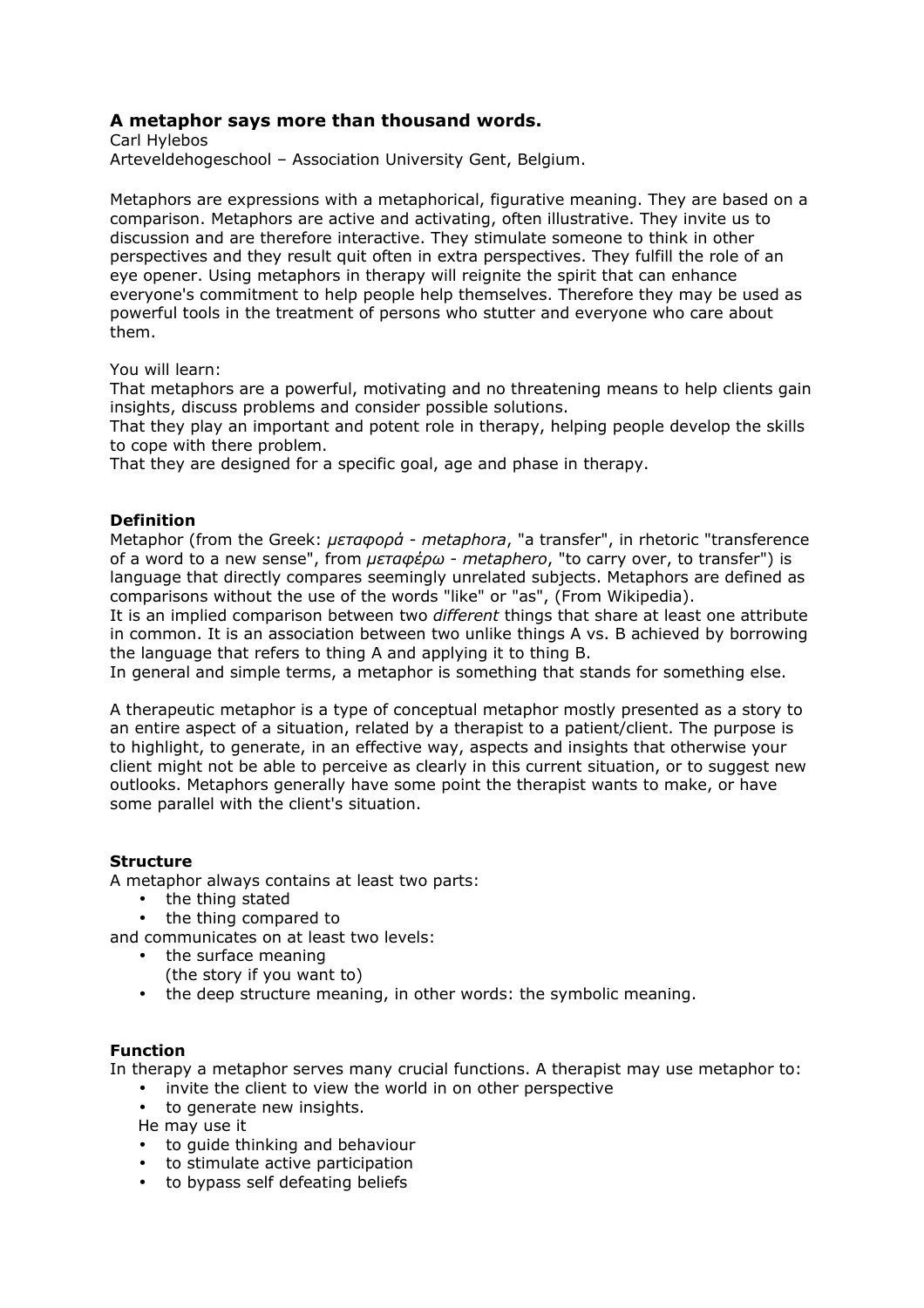### Metaphor delivery

Metaphors can be presented in form of anecdotes, stories or visualizations. From the client's point of view a metaphor can be either indirect or direct.

In an indirect metaphor the client simply hears a story unfold and listens as the metaphor develops. He may mentally walk through the situation described in the metaphor or listen as something happens.

In a direct metaphor the client is the main protagonist and takes an active role in dealing with the metaphor environment.

### Metaphor types

Metaphors can be classified into broad categories. Some metaphors are very general, others are much more focused and specific.

• Control metaphors

are based on the idea of 'control' of a situation, a (mechanical) process, … linked to the client's problem. The client is encouraged to change the level of control in the situation, the process and thus the level of control of his problem.

• Reframe metaphors

are stories, which parallels the client's experience in some way. The client identifies with the events in the metaphor but transfers the meaning from the metaphor and applies it to his / her own experience. In this way the meaning of the experience is changed. By reframing the meaning the client is open for change .

• Revelation metaphors

These are metaphors in which the client is taken to a places to discover the answer to the problems. The idea is that the person already knows the solution to this/her problem and just needs permission to allow it to come out. Some revelation metaphors are like cognitive modelling. The client is helped to reveal his / her problem as an image, and then given the tools to change that image.

#### • Idyll metaphors

These metaphors are designed to help the client to relax, to relieve stress or to escape from chronic anxiety, most of the time by means of guided visualizations.

• Fantasy metaphors

Most metaphors involve some element of imagination and fantasy but some are entirely fantasy.

### • Anthropomorphic metaphors

The therapist tells a story which appears to have nothing to do with the client or the problem. The stories are often based on anthropomorphised animals and told in a very simplistic almost childish manner. The tales usually have some distress done to the young animal; the animal tries to overcome the problem and is on the verge of giving up when some wiser animal suggests the solution. The idea is that the client will draw parallels with the issues in the story and will adopt the suggested solution. These metaphors are designed to teach indirectly and thus sidestep any client resistance.

#### • Introspection metaphors

Those metaphors have no message, no obvious point, or no ending, or perhaps several possible endings. The client is left to mull over the elements of the metaphor and to decide for him selves, which elements relate to his problem, or to construct a story that connects the elements, or to create an ending by him self.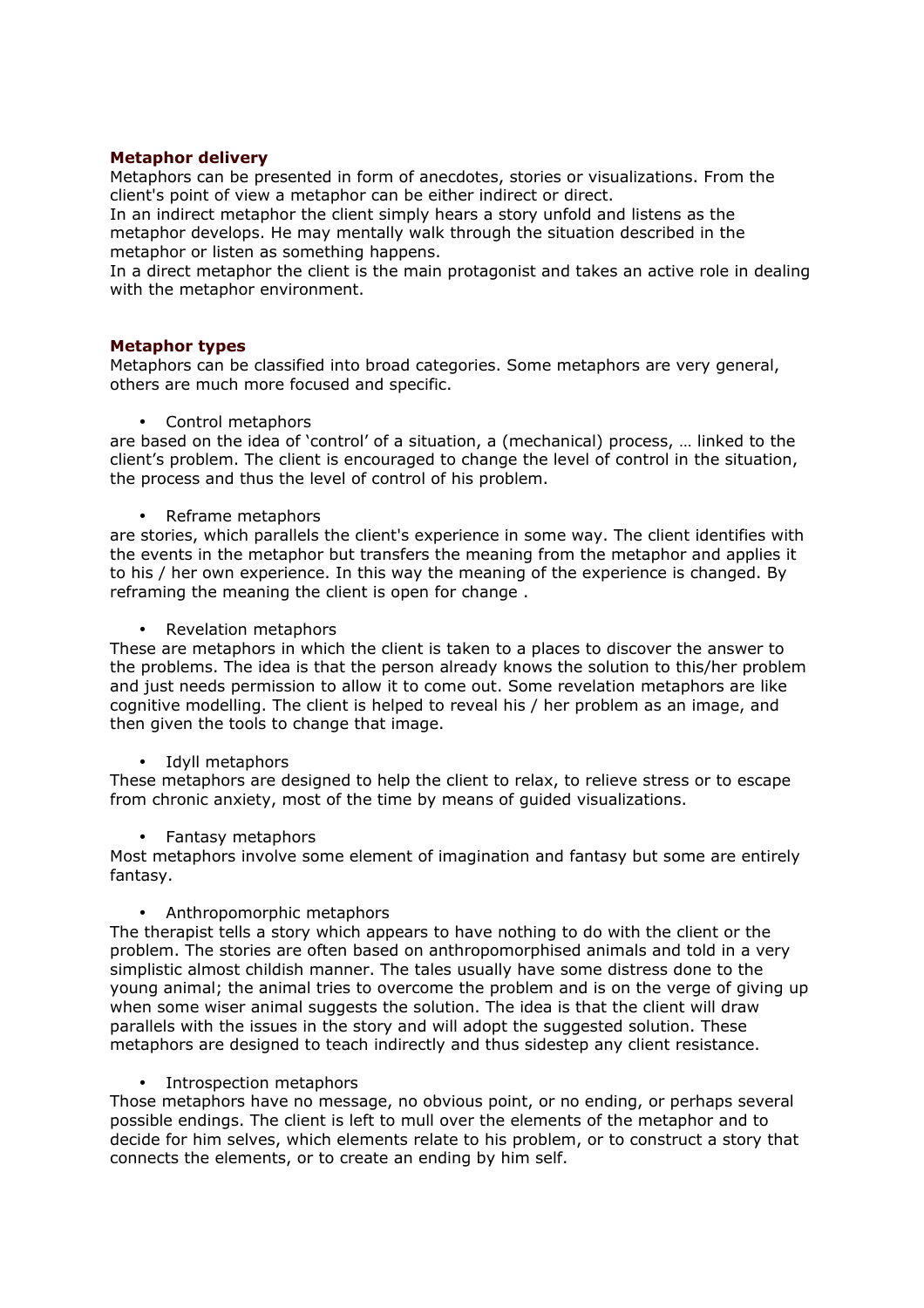## Examples

The farm

It is a reframe type of metaphor, delivered in a direct way.

That means that the client is the main protagonist and that he/she takes an active role in dealing with the metaphor.

Step1: The client's situation

- You live at the country.
- You and your family like milk and you all have the custom to drink a glass every day
- Your neighbour across the street is a farmer.
- He sells milk. So you by the milk at the farm.

Step 2: Conditions the client can't chance.

- Every day, life long, you have to buy milk at that farm.
- Every night there is full moon and no clouds.
- Every day and night there is a man at the path to the farm.
- One intention: to beat you up badly.
- The man is bigger and stronger than you are.

Step 3: Ask if the client has a problem here?

Step 4: Client's task: solve this problem. Find as many solutions as possible.

Step 5: Discus the solutions with focus on temporary / permanent realistic / not realistic.

Step 6: End up with the insight that most if not all the given solutions are temporary, not permanent and that in this story struggling, postponement and avoidance are not gone solve the problem.

Discuss an end to the sentence: "This problem is solved when the solution is …"

A problem is solved when the solution is realistic and permanent.

A permanent solution in this metaphor: Become as skilled or more skilled than the man, so the guy can't dominate you anymore!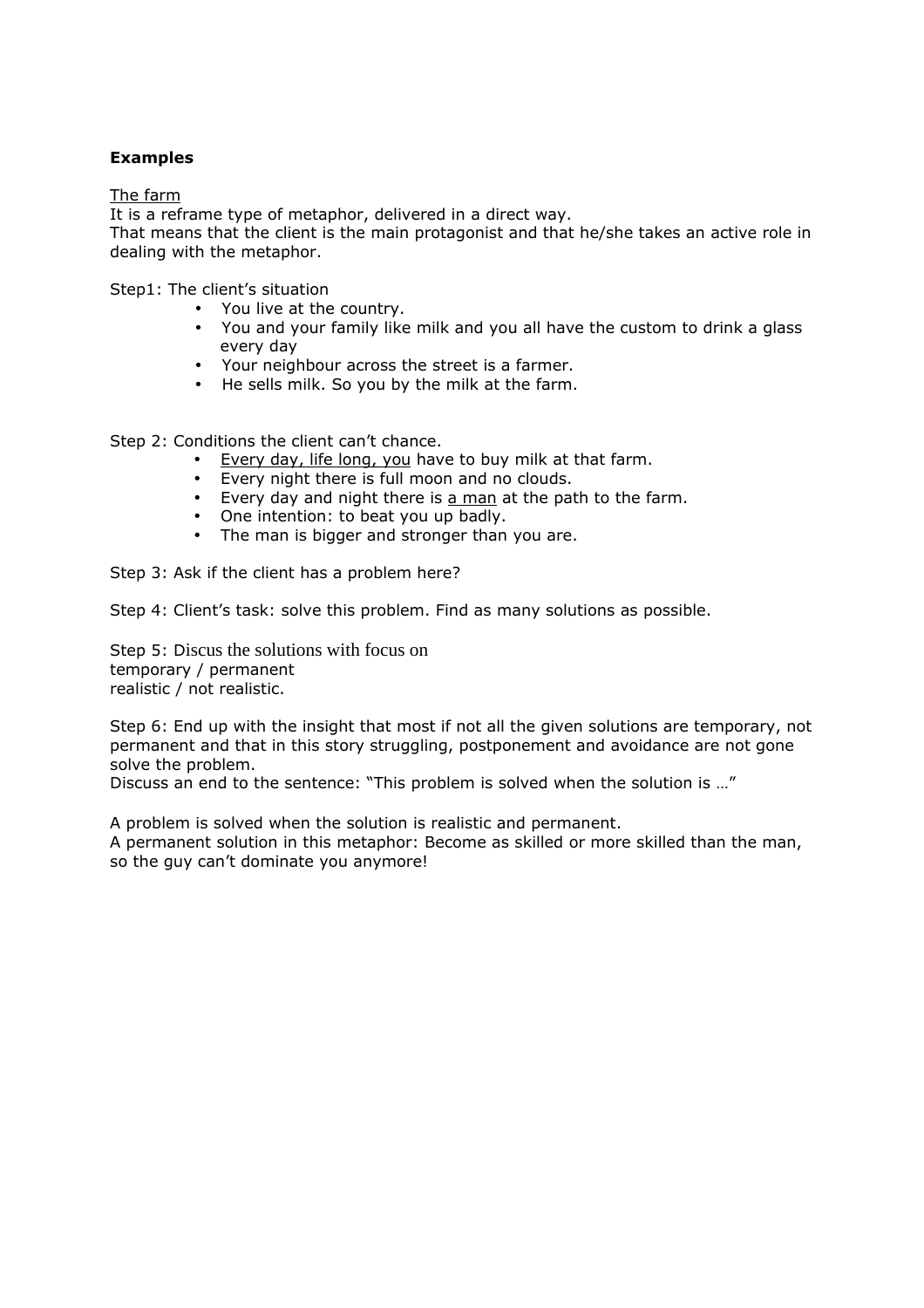Step 7: Find an answer to the question: "How to become more skilled?"

The answer:

- Go for power training, defence techniques and mental coaching.
- Confront yourself with the man over and over again; even you know he beats you up.
- Try to find out about his techniques and how strong he is.
- Go to the centre, on a regular basis as much as possible, and tell your coach about it.
- He needs the information to optimize the mental training, the training in defence techniques and the power training.
- You will make progress and in time you will become more self-confident and skilled.
- It will become more difficult for the man to beat you up.
- After time you will become as good as the man or even better.
- Over time you will become more skilled than the man
- In that case: you have a permanent and realistic solution.

Step 7 Home task: What is the relation whit stuttering?

Step 8 The relation: The man = moment of stuttering, the farm = speech situations, the training  $=$  therapy, the coach  $=$  therapist.

What is the message? Avoidance, postponement or struggle are not permanent solutions. Training and non avoidance are. I have to act. I have support of my therapist (my coach). I need him/her and he/she needs me.

From the ages of 11 year children have the capacities to be the protagonist and to take an active role in dealing with the situation in this metaphor. They have the capacities to discus the solutions. They have the capacities to learn about reactive stuttering behaviour like struggle, postponement and avoidance.

Phase in therapy? After the identification of overt and covert stuttering behaviour.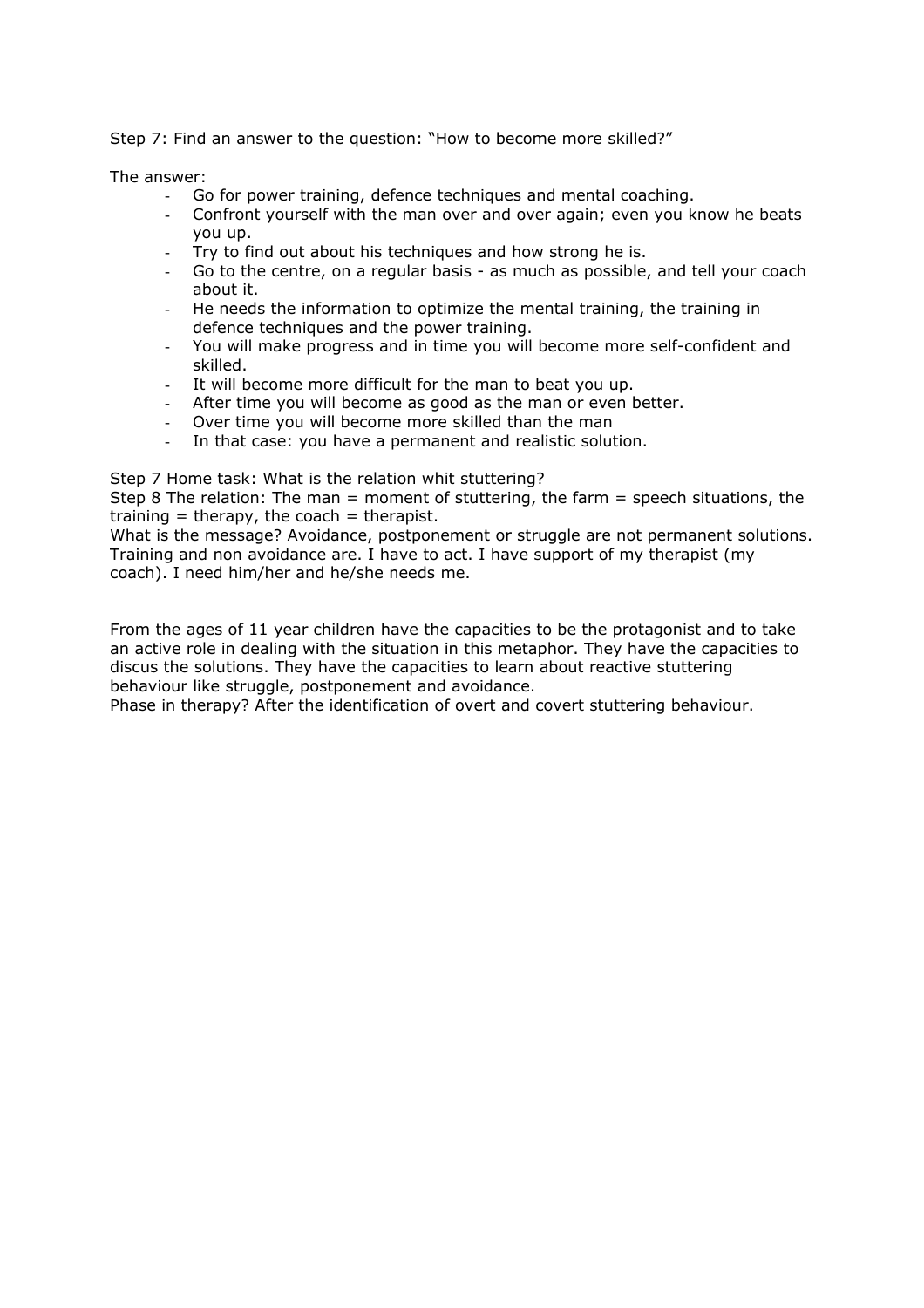The small runners.

Other example given in the lecture: The small runners.

It is a combination of a control type and reframe type of metaphor.

This metaphor is based on the idea of 'control' of a situation, a (mechanical) process, … linked to the client's problem. The client is encouraged to change the level of control in the situation, the process and thus the level of control of the client's problem.

### The story

In our head lives a friendly, very small king. He is the king of many little runners. So many that no body is able to count them. They all live in our head. Every small runner has a specific task and responsibility. They are responsible fore the fact that we can do many things with our body.

Every one of us has small runners for all the muscles we have in our body. The muscles of our legs, feet, arms, fingers, head, mouth, tong, lips, voice, …

When we want to run, the friendly king demands all the small 'leg runners' to run to the muscles of the legs. As soon as they arrive they demand the muscles to act, to move. As a result you start running.

When I speak I move several parts of my body. So do you. Do you know the parts? (Most of the time the child gifs a proper answer. If not you help the child to identify lips, tong, jaws).

When I want to speak, the friendly king in my head demands the small 'lip runners', 'tong runners', 'jaw runners' and 'voice runners' to start running to the muscles. That is not an easy job for the runners because there are so many of them and they all have to arrive at the muscle just in time. Not to early but also not to late. Most of the time they do a very good job. But not always. Sometimes they are a bit to slow, sometimes they run to fast, sometimes they fall on there way to the muscles, or they have an accident because they are so many small runners running at the same time

What happens when you want to say the word 'HI' and the 'jaw runners' run to fast and arrive before de 'voice runners' arrives at the voice muscles?(You give a demonstration/let the child give a demonstration)

If you want to say a word lemonade? What happens if the 'tong runners', who have to demand your tong to go to the bottom of you mouth so the /e/ can come out,

are running to slow ore when they fall on their way to the muscles of the tong. (You give a demonstration / let the child give a demonstration)